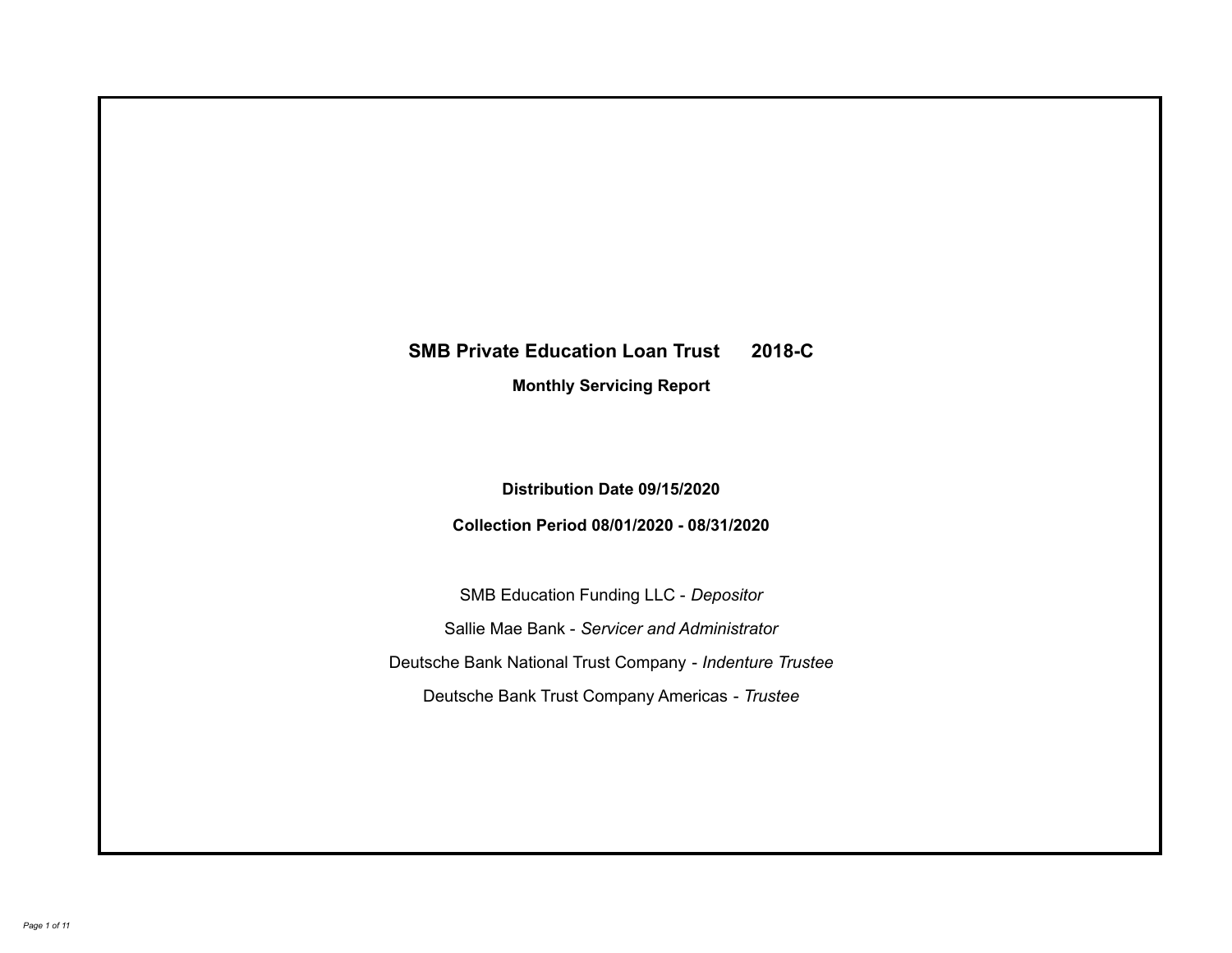| А | <b>Student Loan Portfolio Characteristics</b>                  |                                              | <b>Settlement Date</b><br>09/19/2018 | 07/31/2020            | 08/31/2020            |
|---|----------------------------------------------------------------|----------------------------------------------|--------------------------------------|-----------------------|-----------------------|
|   | <b>Principal Balance</b>                                       |                                              | \$557,492,029.76                     | \$425,263,360.94      | \$418,312,247.78      |
|   | Interest to be Capitalized Balance                             |                                              | 38,025,828.51                        | 28,328,431.20         | 28,922,755.09         |
|   | Pool Balance                                                   |                                              | \$595,517,858.27                     | \$453,591,792.14      | \$447,235,002.87      |
|   | Weighted Average Coupon (WAC)                                  |                                              |                                      |                       |                       |
|   |                                                                | WAC1 (Contractual Interest Rate on the Loan) | 9.74%                                | 8.64%                 | 8.65%                 |
|   |                                                                | WAC2 (Average of Applicable Interest Rate)   | 9.70%                                | 8.37%                 | 8.37%                 |
|   |                                                                | WAC3 (Average of Actual Interest Rate)       | 9.62%                                | 8.29%                 | 8.29%                 |
|   | Weighted Average Remaining Term                                |                                              | 137.72                               | 131.09                | 130.87                |
|   | Number of Loans                                                |                                              | 48,318                               | 37,203                | 36,667                |
|   | Number of Borrowers                                            |                                              | 46,914                               | 36,197                | 35,684                |
|   | Pool Factor<br>Since Issued Total Constant Prepayment Rate (1) |                                              |                                      | 0.761676222<br>12.20% | 0.751001833<br>12.22% |
|   |                                                                |                                              |                                      |                       |                       |
| B | <b>Debt Securities</b>                                         | Cusip/Isin                                   | 08/17/2020                           |                       | 09/15/2020            |
|   |                                                                |                                              |                                      |                       |                       |
|   | A <sub>2</sub> A                                               | 78449QAB3                                    | \$204,910,336.34                     |                       | \$199,701,634.17      |
|   | A2B                                                            | 78449QAC1                                    | \$101,051,672.71                     |                       | \$98,482,997.67       |
|   | B                                                              | 78449QAD9                                    | \$40,000,000.00                      |                       | \$40,000,000.00       |
|   |                                                                |                                              |                                      |                       |                       |
| C | <b>Certificates</b>                                            | <b>Cusip/Isin</b>                            | 08/17/2020                           |                       | 09/15/2020            |
|   | Residual                                                       | 78449Q107                                    | \$100,000.00                         |                       | \$100,000.00          |
|   |                                                                |                                              |                                      |                       |                       |
| D | <b>Account Balances</b>                                        |                                              | 08/17/2020                           |                       | 09/15/2020            |
|   | Reserve Account Balance                                        |                                              | \$1,508,827.00                       |                       | \$1,508,827.00        |
|   |                                                                |                                              |                                      |                       |                       |
| Е | <b>Asset / Liability</b>                                       |                                              | 08/17/2020                           |                       | 09/15/2020            |
|   | Overcollateralization Percentage                               |                                              | 23.73%                               |                       | 24.38%                |
|   | Specified Overcollateralization Amount                         |                                              | \$113,397,948.04                     |                       | \$111,808,750.72      |
|   | Actual Overcollateralization Amount                            |                                              | \$107,629,783.09                     |                       | \$109,050,371.03      |

(1) For additional information, see 'Since Issued CPR Methodology' found on page 11 of this report.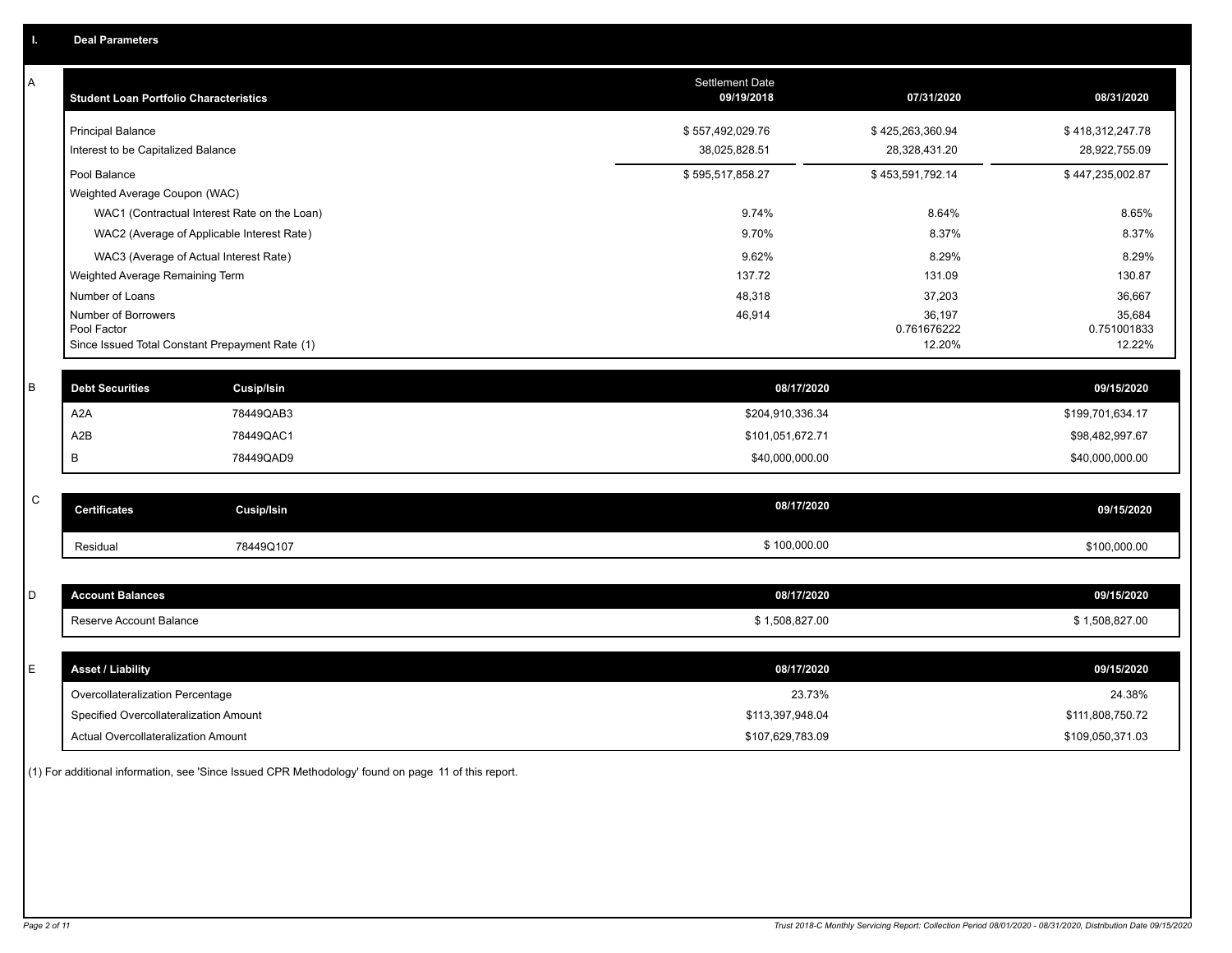### **II. 2018-C Trust Activity 08/01/2020 through 08/31/2020**

| <b>Borrower Principal</b><br>6,642,964.47<br>0.00<br><b>Consolidation Activity Principal</b><br>Seller Principal Reimbursement<br>0.00<br>Servicer Principal Reimbursement<br>0.00<br>0.00<br>Delinquent Principal Purchases by Servicer<br><b>Other Principal Deposits</b><br>131,427.81<br>\$6,774,392.28<br><b>Total Principal Receipts</b><br>B<br><b>Student Loan Interest Receipts</b><br><b>Borrower Interest</b><br>2,052,642.51<br>0.00<br><b>Consolidation Activity Interest</b><br>Seller Interest Reimbursement<br>0.00<br>0.00<br>Servicer Interest Reimbursement<br>0.00<br>Delinquent Interest Purchases by Servicer<br>Other Interest Deposits<br>1,595.15<br><b>Total Interest Receipts</b><br>\$2,054,237.66<br>C<br><b>Recoveries on Realized Losses</b><br>\$67,838.85<br>D<br><b>Investment Income</b><br>\$166.96<br>Е<br><b>Funds Borrowed from Next Collection Period</b><br>\$0.00<br>F<br>\$0.00<br><b>Funds Repaid from Prior Collection Period</b><br>G<br>\$0.00<br>Loan Sale or Purchase Proceeds<br>\$0.00<br>н<br>Initial Deposits to Distribution Account<br>\$0.00<br><b>Excess Transferred from Other Accounts</b><br><b>Borrower Benefit Reimbursements</b><br>\$0.00<br>J<br>Κ<br><b>Other Deposits</b><br>\$0.00<br>L<br><b>Other Fees Collected</b><br>\$0.00<br>M<br><b>AVAILABLE FUNDS</b><br>\$8,896,635.75<br>N<br>Non-Cash Principal Activity During Collection Period<br>\$(176,720.88)<br>Aggregate Purchased Amounts by the Depositor, Servicer or Seller<br>O<br>\$133,022.96<br>P<br>\$0.00<br>Aggregate Loan Substitutions | Α | <b>Student Loan Principal Receipts</b> |  |
|------------------------------------------------------------------------------------------------------------------------------------------------------------------------------------------------------------------------------------------------------------------------------------------------------------------------------------------------------------------------------------------------------------------------------------------------------------------------------------------------------------------------------------------------------------------------------------------------------------------------------------------------------------------------------------------------------------------------------------------------------------------------------------------------------------------------------------------------------------------------------------------------------------------------------------------------------------------------------------------------------------------------------------------------------------------------------------------------------------------------------------------------------------------------------------------------------------------------------------------------------------------------------------------------------------------------------------------------------------------------------------------------------------------------------------------------------------------------------------------------------------------------------------------------------------------------------|---|----------------------------------------|--|
|                                                                                                                                                                                                                                                                                                                                                                                                                                                                                                                                                                                                                                                                                                                                                                                                                                                                                                                                                                                                                                                                                                                                                                                                                                                                                                                                                                                                                                                                                                                                                                              |   |                                        |  |
|                                                                                                                                                                                                                                                                                                                                                                                                                                                                                                                                                                                                                                                                                                                                                                                                                                                                                                                                                                                                                                                                                                                                                                                                                                                                                                                                                                                                                                                                                                                                                                              |   |                                        |  |
|                                                                                                                                                                                                                                                                                                                                                                                                                                                                                                                                                                                                                                                                                                                                                                                                                                                                                                                                                                                                                                                                                                                                                                                                                                                                                                                                                                                                                                                                                                                                                                              |   |                                        |  |
|                                                                                                                                                                                                                                                                                                                                                                                                                                                                                                                                                                                                                                                                                                                                                                                                                                                                                                                                                                                                                                                                                                                                                                                                                                                                                                                                                                                                                                                                                                                                                                              |   |                                        |  |
|                                                                                                                                                                                                                                                                                                                                                                                                                                                                                                                                                                                                                                                                                                                                                                                                                                                                                                                                                                                                                                                                                                                                                                                                                                                                                                                                                                                                                                                                                                                                                                              |   |                                        |  |
|                                                                                                                                                                                                                                                                                                                                                                                                                                                                                                                                                                                                                                                                                                                                                                                                                                                                                                                                                                                                                                                                                                                                                                                                                                                                                                                                                                                                                                                                                                                                                                              |   |                                        |  |
|                                                                                                                                                                                                                                                                                                                                                                                                                                                                                                                                                                                                                                                                                                                                                                                                                                                                                                                                                                                                                                                                                                                                                                                                                                                                                                                                                                                                                                                                                                                                                                              |   |                                        |  |
|                                                                                                                                                                                                                                                                                                                                                                                                                                                                                                                                                                                                                                                                                                                                                                                                                                                                                                                                                                                                                                                                                                                                                                                                                                                                                                                                                                                                                                                                                                                                                                              |   |                                        |  |
|                                                                                                                                                                                                                                                                                                                                                                                                                                                                                                                                                                                                                                                                                                                                                                                                                                                                                                                                                                                                                                                                                                                                                                                                                                                                                                                                                                                                                                                                                                                                                                              |   |                                        |  |
|                                                                                                                                                                                                                                                                                                                                                                                                                                                                                                                                                                                                                                                                                                                                                                                                                                                                                                                                                                                                                                                                                                                                                                                                                                                                                                                                                                                                                                                                                                                                                                              |   |                                        |  |
|                                                                                                                                                                                                                                                                                                                                                                                                                                                                                                                                                                                                                                                                                                                                                                                                                                                                                                                                                                                                                                                                                                                                                                                                                                                                                                                                                                                                                                                                                                                                                                              |   |                                        |  |
|                                                                                                                                                                                                                                                                                                                                                                                                                                                                                                                                                                                                                                                                                                                                                                                                                                                                                                                                                                                                                                                                                                                                                                                                                                                                                                                                                                                                                                                                                                                                                                              |   |                                        |  |
|                                                                                                                                                                                                                                                                                                                                                                                                                                                                                                                                                                                                                                                                                                                                                                                                                                                                                                                                                                                                                                                                                                                                                                                                                                                                                                                                                                                                                                                                                                                                                                              |   |                                        |  |
|                                                                                                                                                                                                                                                                                                                                                                                                                                                                                                                                                                                                                                                                                                                                                                                                                                                                                                                                                                                                                                                                                                                                                                                                                                                                                                                                                                                                                                                                                                                                                                              |   |                                        |  |
|                                                                                                                                                                                                                                                                                                                                                                                                                                                                                                                                                                                                                                                                                                                                                                                                                                                                                                                                                                                                                                                                                                                                                                                                                                                                                                                                                                                                                                                                                                                                                                              |   |                                        |  |
|                                                                                                                                                                                                                                                                                                                                                                                                                                                                                                                                                                                                                                                                                                                                                                                                                                                                                                                                                                                                                                                                                                                                                                                                                                                                                                                                                                                                                                                                                                                                                                              |   |                                        |  |
|                                                                                                                                                                                                                                                                                                                                                                                                                                                                                                                                                                                                                                                                                                                                                                                                                                                                                                                                                                                                                                                                                                                                                                                                                                                                                                                                                                                                                                                                                                                                                                              |   |                                        |  |
|                                                                                                                                                                                                                                                                                                                                                                                                                                                                                                                                                                                                                                                                                                                                                                                                                                                                                                                                                                                                                                                                                                                                                                                                                                                                                                                                                                                                                                                                                                                                                                              |   |                                        |  |
|                                                                                                                                                                                                                                                                                                                                                                                                                                                                                                                                                                                                                                                                                                                                                                                                                                                                                                                                                                                                                                                                                                                                                                                                                                                                                                                                                                                                                                                                                                                                                                              |   |                                        |  |
|                                                                                                                                                                                                                                                                                                                                                                                                                                                                                                                                                                                                                                                                                                                                                                                                                                                                                                                                                                                                                                                                                                                                                                                                                                                                                                                                                                                                                                                                                                                                                                              |   |                                        |  |
|                                                                                                                                                                                                                                                                                                                                                                                                                                                                                                                                                                                                                                                                                                                                                                                                                                                                                                                                                                                                                                                                                                                                                                                                                                                                                                                                                                                                                                                                                                                                                                              |   |                                        |  |
|                                                                                                                                                                                                                                                                                                                                                                                                                                                                                                                                                                                                                                                                                                                                                                                                                                                                                                                                                                                                                                                                                                                                                                                                                                                                                                                                                                                                                                                                                                                                                                              |   |                                        |  |
|                                                                                                                                                                                                                                                                                                                                                                                                                                                                                                                                                                                                                                                                                                                                                                                                                                                                                                                                                                                                                                                                                                                                                                                                                                                                                                                                                                                                                                                                                                                                                                              |   |                                        |  |
|                                                                                                                                                                                                                                                                                                                                                                                                                                                                                                                                                                                                                                                                                                                                                                                                                                                                                                                                                                                                                                                                                                                                                                                                                                                                                                                                                                                                                                                                                                                                                                              |   |                                        |  |
|                                                                                                                                                                                                                                                                                                                                                                                                                                                                                                                                                                                                                                                                                                                                                                                                                                                                                                                                                                                                                                                                                                                                                                                                                                                                                                                                                                                                                                                                                                                                                                              |   |                                        |  |
|                                                                                                                                                                                                                                                                                                                                                                                                                                                                                                                                                                                                                                                                                                                                                                                                                                                                                                                                                                                                                                                                                                                                                                                                                                                                                                                                                                                                                                                                                                                                                                              |   |                                        |  |
|                                                                                                                                                                                                                                                                                                                                                                                                                                                                                                                                                                                                                                                                                                                                                                                                                                                                                                                                                                                                                                                                                                                                                                                                                                                                                                                                                                                                                                                                                                                                                                              |   |                                        |  |
|                                                                                                                                                                                                                                                                                                                                                                                                                                                                                                                                                                                                                                                                                                                                                                                                                                                                                                                                                                                                                                                                                                                                                                                                                                                                                                                                                                                                                                                                                                                                                                              |   |                                        |  |
|                                                                                                                                                                                                                                                                                                                                                                                                                                                                                                                                                                                                                                                                                                                                                                                                                                                                                                                                                                                                                                                                                                                                                                                                                                                                                                                                                                                                                                                                                                                                                                              |   |                                        |  |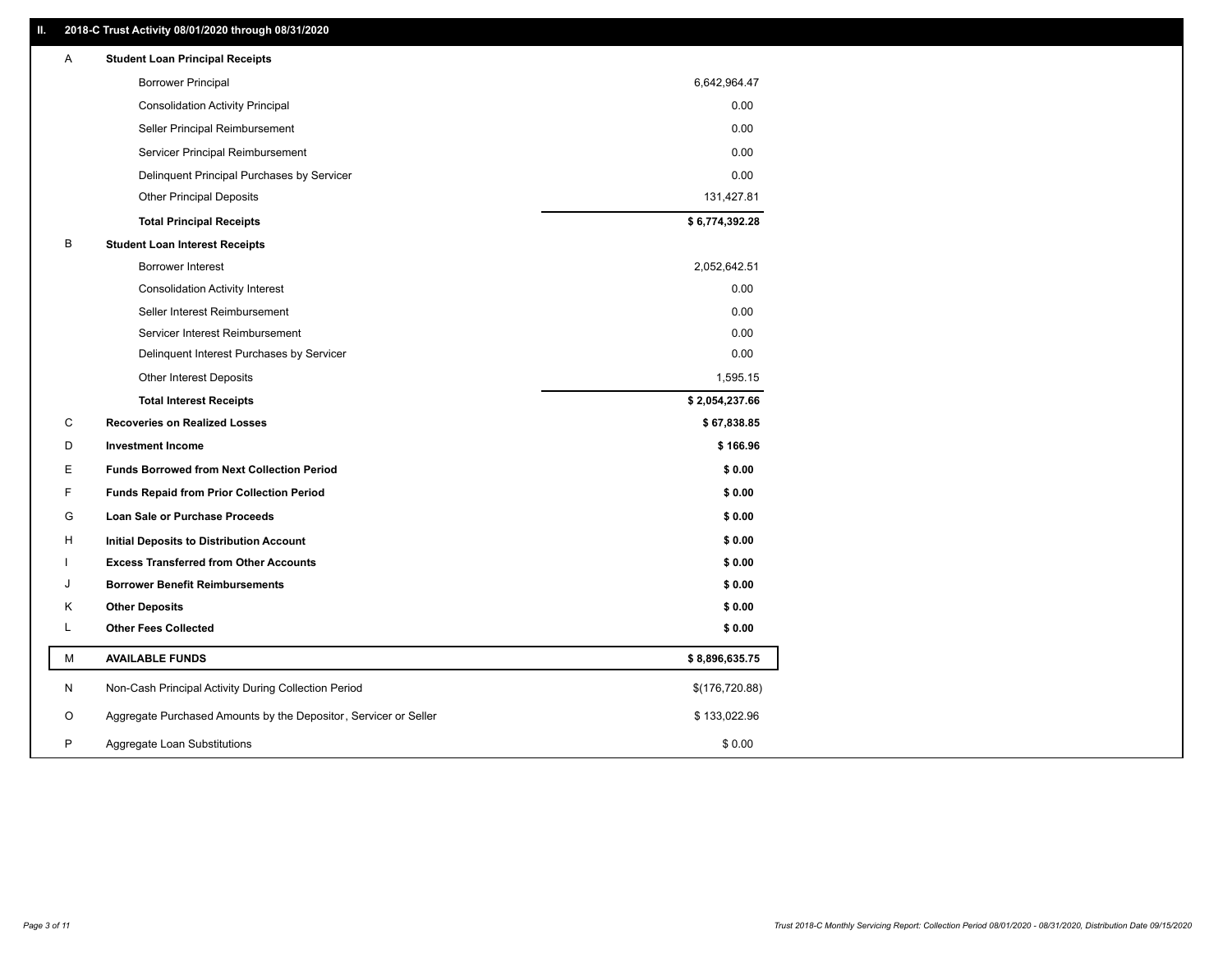| <b>Loans by Repayment Status</b> |                       |                          |            |                                                                  |                |                            |                          |         |                                                           |                |                            |
|----------------------------------|-----------------------|--------------------------|------------|------------------------------------------------------------------|----------------|----------------------------|--------------------------|---------|-----------------------------------------------------------|----------------|----------------------------|
|                                  |                       |                          | 08/31/2020 |                                                                  |                | 07/31/2020                 |                          |         |                                                           |                |                            |
|                                  |                       | <b>Wtd Avg</b><br>Coupon | # Loans    | <b>Principal and</b><br><b>Interest Accrued</b><br>to Capitalize | % of Principal | % of Loans in<br>Repay (1) | <b>Wtd Avg</b><br>Coupon | # Loans | Principal and<br><b>Interest Accrued</b><br>to Capitalize | % of Principal | % of Loans in<br>Repay (1) |
| INTERIM:                         | IN SCHOOL             | 9.49%                    | 2,986      | \$44,435,466.72                                                  | 9.936%         | $-$ %                      | 9.50%                    | 3,073   | \$45,192,642.37                                           | 9.963%         | $-$ %                      |
|                                  | <b>GRACE</b>          | 9.31%                    | 1,801      | \$27,802,355.01                                                  | 6.216%         | $-$ %                      | 9.28%                    | 1,752   | \$27,083,142.05                                           | 5.971%         | $-$ %                      |
|                                  | <b>DEFERMENT</b>      | 8.88%                    | 1,639      | \$21,078,736.39                                                  | 4.713%         | $-$ %                      | 8.89%                    | 1,618   | \$20,525,440.67                                           | 4.525%         | $-$ %                      |
| <b>REPAYMENT:</b>                | <b>CURRENT</b>        | 7.96%                    | 27,694     | \$317,365,739.27                                                 | 70.962%        | 89.672%                    | 7.97%                    | 27,907  | \$319,750,113.75                                          | 70.493%        | 88.625%                    |
|                                  | 31-60 DAYS DELINQUENT | 8.59%                    | 469        | \$6,325,986.80                                                   | 1.414%         | 1.787%                     | 8.93%                    | 407     | \$5,317,140.14                                            | 1.172%         | 1.474%                     |
|                                  | 61-90 DAYS DELINQUENT | 8.99%                    | 213        | \$2,965,028.32                                                   | 0.663%         | 0.838%                     | 8.71%                    | 164     | \$2,473,463.87                                            | 0.545%         | 0.686%                     |
|                                  | > 90 DAYS DELINQUENT  | 9.52%                    | 104        | \$1,514,481.32                                                   | 0.339%         | 0.428%                     | 9.10%                    | 119     | \$1,778,758.71                                            | 0.392%         | 0.493%                     |
|                                  | FORBEARANCE           | 8.45%                    | 1,761      | \$25,747,209.04                                                  | 5.757%         | 7.275%                     | 8.33%                    | 2,163   | \$31,471,090.58                                           | 6.938%         | 8.723%                     |
| <b>TOTAL</b>                     |                       |                          | 36,667     | \$447,235,002.87                                                 | 100.00%        | 100.00%                    |                          | 37,203  | \$453,591,792.14                                          | 100.00%        | 100.00%                    |

Percentages may not total 100% due to rounding  $\star$ 

1 Loans classified in "Repayment" include any loan for which interim interest only, \$25 fixed payments or full principal and interest payments are due.

|                         |                                                                                                                              |                          | <b>Loans by Borrower Status</b> |                                                                  |                |                                |                          |         |                                                                  |                |                                |
|-------------------------|------------------------------------------------------------------------------------------------------------------------------|--------------------------|---------------------------------|------------------------------------------------------------------|----------------|--------------------------------|--------------------------|---------|------------------------------------------------------------------|----------------|--------------------------------|
|                         |                                                                                                                              |                          |                                 | 08/31/2020                                                       |                |                                | 07/31/2020               |         |                                                                  |                |                                |
|                         |                                                                                                                              | <b>Wtd Avg</b><br>Coupon | # Loans                         | <b>Principal and</b><br><b>Interest Accrued</b><br>to Capitalize | % of Principal | % of Loans in<br>P&I Repay (2) | <b>Wtd Avg</b><br>Coupon | # Loans | <b>Principal and</b><br><b>Interest Accrued</b><br>to Capitalize | % of Principal | % of Loans in<br>P&I Repay (2) |
| INTERIM:                | IN SCHOOL                                                                                                                    | 9.00%                    | 5,875                           | \$86,511,135.83                                                  | 19.344%        | $-$ %                          | 8.99%                    | 6,013   | \$87,706,663.62                                                  | 19.336%        | $-$ %                          |
|                         | GRACE                                                                                                                        | 8.77%                    | 3,591                           | \$55,025,158.00                                                  | 12.303%        | $-$ %                          | 8.75%                    | 3,536   | \$54,313,973.17                                                  | 11.974%        | $-$ %                          |
|                         | <b>DEFERMENT</b>                                                                                                             | 8.56%                    | 3,051                           | \$37,663,346.54                                                  | 8.421%         | $-$ %                          | 8.56%                    | 3,022   | \$37,022,301.89                                                  | 8.162%         | $-$ %                          |
| P&I REPAYMENT:          | <b>CURRENT</b>                                                                                                               | 7.83%                    | 21,629                          | \$231,855,590.10                                                 | 51.842%        | 86.502%                        | 7.84%                    | 21,808  | \$233,999,709.58                                                 | 51.588%        | 85.231%                        |
|                         | 31-60 DAYS DELINQUENT                                                                                                        | 8.58%                    | 453                             | \$6,102,552.94                                                   | 1.365%         | 2.277%                         | 8.89%                    | 385     | \$4,904,825.30                                                   | 1.081%         | 1.787%                         |
|                         | 61-90 DAYS DELINQUENT                                                                                                        | 9.02%                    | 205                             | \$2,845,156.30                                                   | 0.636%         | 1.061%                         | 8.69%                    | 159     | \$2,406,347.46                                                   | 0.531%         | 0.876%                         |
|                         | > 90 DAYS DELINQUENT                                                                                                         | 9.50%                    | 102                             | \$1,484,854.12                                                   | 0.332%         | 0.554%                         | 9.08%                    | 117     | \$1,766,880.54                                                   | 0.390%         | 0.644%                         |
|                         | FORBEARANCE                                                                                                                  | 8.45%                    | 1,761                           | \$25,747,209.04                                                  | 5.757%         | 9.606%                         | 8.33%                    | 2,163   | \$31,471,090.58                                                  | 6.938%         | 11.463%                        |
| <b>TOTAL</b><br>$\star$ | Percentages may not total 100% due to rounding                                                                               |                          | 36,667                          | \$447,235,002.87                                                 | 100.00%        | 100.00%                        |                          | 37,203  | \$453,591,792.14                                                 | 100.00%        | 100.00%                        |
|                         | 2 Loans classified in "P&I Repayment" includes only those loans for which scheduled principal and interest payments are due. |                          |                                 |                                                                  |                |                                |                          |         |                                                                  |                |                                |

WAC reflects WAC3 To conform with company standard reporting these sections now include Princial and Interest Accrued to Capitalize .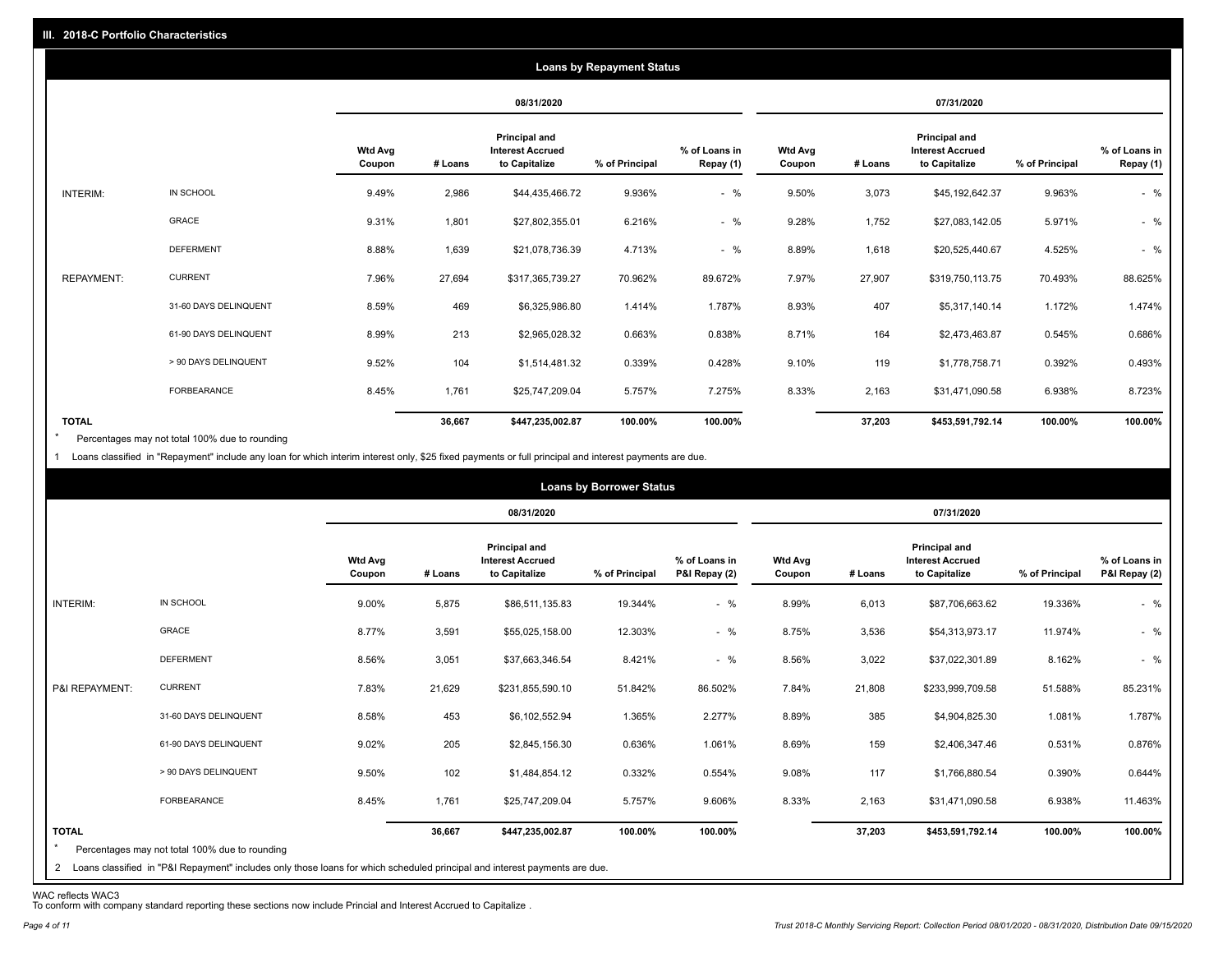| Pool Balance<br>\$447,235,002.87<br>Total # Loans<br>36,667<br>Total # Borrowers<br>35,684<br>8.37%<br>Weighted Average Coupon<br>Weighted Average Remaining Term<br>130.87<br>Percent of Pool - Cosigned<br>93.0%<br>7.0%<br>Percent of Pool - Non Cosigned<br>Borrower Interest Accrued for Period<br>\$2,932,064.71<br><b>Outstanding Borrower Interest Accrued</b><br>\$32,989,925.17<br>Gross Principal Realized Loss - Periodic *<br>\$656,466.83<br>Gross Principal Realized Loss - Cumulative *<br>\$8,615,110.84<br>Recoveries on Realized Losses - Periodic<br>\$67,838.85<br>Recoveries on Realized Losses - Cumulative<br>\$897,841.47<br>Net Losses - Periodic<br>\$588,627.98<br>Net Losses - Cumulative<br>\$7,717,269.37<br>Non-Cash Principal Activity - Capitalized Interest<br>\$480,527.11<br>Since Issued Total Constant Prepayment Rate (CPR) (1)<br>12.22%<br><b>Loan Substitutions</b><br>\$0.00<br><b>Cumulative Loan Substitutions</b><br>\$0.00<br><b>Unpaid Servicing Fees</b><br>\$0.00<br><b>Unpaid Administration Fees</b><br>\$0.00<br><b>Unpaid Carryover Servicing Fees</b><br>\$0.00<br>Note Interest Shortfall<br>\$0.00<br>Loans in Modification<br>\$18,411,748.94<br>% of Loans in Modification as a % of Loans in Repayment (P&I)<br>7.60%<br>% Annualized Gross Principal Realized Loss - Periodic as a %<br>3.25%<br>of Loans in Repayment (P&I) * 12 | 7/31/2020        | 8/31/2020 |  |
|-------------------------------------------------------------------------------------------------------------------------------------------------------------------------------------------------------------------------------------------------------------------------------------------------------------------------------------------------------------------------------------------------------------------------------------------------------------------------------------------------------------------------------------------------------------------------------------------------------------------------------------------------------------------------------------------------------------------------------------------------------------------------------------------------------------------------------------------------------------------------------------------------------------------------------------------------------------------------------------------------------------------------------------------------------------------------------------------------------------------------------------------------------------------------------------------------------------------------------------------------------------------------------------------------------------------------------------------------------------------------------------------------|------------------|-----------|--|
|                                                                                                                                                                                                                                                                                                                                                                                                                                                                                                                                                                                                                                                                                                                                                                                                                                                                                                                                                                                                                                                                                                                                                                                                                                                                                                                                                                                                 | \$453,591,792.14 |           |  |
|                                                                                                                                                                                                                                                                                                                                                                                                                                                                                                                                                                                                                                                                                                                                                                                                                                                                                                                                                                                                                                                                                                                                                                                                                                                                                                                                                                                                 | 37,203           |           |  |
|                                                                                                                                                                                                                                                                                                                                                                                                                                                                                                                                                                                                                                                                                                                                                                                                                                                                                                                                                                                                                                                                                                                                                                                                                                                                                                                                                                                                 | 36,197           |           |  |
|                                                                                                                                                                                                                                                                                                                                                                                                                                                                                                                                                                                                                                                                                                                                                                                                                                                                                                                                                                                                                                                                                                                                                                                                                                                                                                                                                                                                 | 8.37%            |           |  |
|                                                                                                                                                                                                                                                                                                                                                                                                                                                                                                                                                                                                                                                                                                                                                                                                                                                                                                                                                                                                                                                                                                                                                                                                                                                                                                                                                                                                 | 131.09           |           |  |
|                                                                                                                                                                                                                                                                                                                                                                                                                                                                                                                                                                                                                                                                                                                                                                                                                                                                                                                                                                                                                                                                                                                                                                                                                                                                                                                                                                                                 | 93.0%            |           |  |
|                                                                                                                                                                                                                                                                                                                                                                                                                                                                                                                                                                                                                                                                                                                                                                                                                                                                                                                                                                                                                                                                                                                                                                                                                                                                                                                                                                                                 | 7.0%             |           |  |
|                                                                                                                                                                                                                                                                                                                                                                                                                                                                                                                                                                                                                                                                                                                                                                                                                                                                                                                                                                                                                                                                                                                                                                                                                                                                                                                                                                                                 | \$2,976,771.58   |           |  |
|                                                                                                                                                                                                                                                                                                                                                                                                                                                                                                                                                                                                                                                                                                                                                                                                                                                                                                                                                                                                                                                                                                                                                                                                                                                                                                                                                                                                 | \$32,630,782.01  |           |  |
|                                                                                                                                                                                                                                                                                                                                                                                                                                                                                                                                                                                                                                                                                                                                                                                                                                                                                                                                                                                                                                                                                                                                                                                                                                                                                                                                                                                                 | \$616,029.77     |           |  |
|                                                                                                                                                                                                                                                                                                                                                                                                                                                                                                                                                                                                                                                                                                                                                                                                                                                                                                                                                                                                                                                                                                                                                                                                                                                                                                                                                                                                 | \$7,958,644.01   |           |  |
|                                                                                                                                                                                                                                                                                                                                                                                                                                                                                                                                                                                                                                                                                                                                                                                                                                                                                                                                                                                                                                                                                                                                                                                                                                                                                                                                                                                                 | \$22,331.15      |           |  |
|                                                                                                                                                                                                                                                                                                                                                                                                                                                                                                                                                                                                                                                                                                                                                                                                                                                                                                                                                                                                                                                                                                                                                                                                                                                                                                                                                                                                 | \$830,002.62     |           |  |
|                                                                                                                                                                                                                                                                                                                                                                                                                                                                                                                                                                                                                                                                                                                                                                                                                                                                                                                                                                                                                                                                                                                                                                                                                                                                                                                                                                                                 | \$593,698.62     |           |  |
|                                                                                                                                                                                                                                                                                                                                                                                                                                                                                                                                                                                                                                                                                                                                                                                                                                                                                                                                                                                                                                                                                                                                                                                                                                                                                                                                                                                                 | \$7,128,641.39   |           |  |
|                                                                                                                                                                                                                                                                                                                                                                                                                                                                                                                                                                                                                                                                                                                                                                                                                                                                                                                                                                                                                                                                                                                                                                                                                                                                                                                                                                                                 | \$2,015,561.10   |           |  |
|                                                                                                                                                                                                                                                                                                                                                                                                                                                                                                                                                                                                                                                                                                                                                                                                                                                                                                                                                                                                                                                                                                                                                                                                                                                                                                                                                                                                 | 12.20%           |           |  |
|                                                                                                                                                                                                                                                                                                                                                                                                                                                                                                                                                                                                                                                                                                                                                                                                                                                                                                                                                                                                                                                                                                                                                                                                                                                                                                                                                                                                 | \$0.00           |           |  |
|                                                                                                                                                                                                                                                                                                                                                                                                                                                                                                                                                                                                                                                                                                                                                                                                                                                                                                                                                                                                                                                                                                                                                                                                                                                                                                                                                                                                 | \$0.00           |           |  |
|                                                                                                                                                                                                                                                                                                                                                                                                                                                                                                                                                                                                                                                                                                                                                                                                                                                                                                                                                                                                                                                                                                                                                                                                                                                                                                                                                                                                 | \$0.00           |           |  |
|                                                                                                                                                                                                                                                                                                                                                                                                                                                                                                                                                                                                                                                                                                                                                                                                                                                                                                                                                                                                                                                                                                                                                                                                                                                                                                                                                                                                 | \$0.00           |           |  |
|                                                                                                                                                                                                                                                                                                                                                                                                                                                                                                                                                                                                                                                                                                                                                                                                                                                                                                                                                                                                                                                                                                                                                                                                                                                                                                                                                                                                 | \$0.00           |           |  |
|                                                                                                                                                                                                                                                                                                                                                                                                                                                                                                                                                                                                                                                                                                                                                                                                                                                                                                                                                                                                                                                                                                                                                                                                                                                                                                                                                                                                 | \$0.00           |           |  |
|                                                                                                                                                                                                                                                                                                                                                                                                                                                                                                                                                                                                                                                                                                                                                                                                                                                                                                                                                                                                                                                                                                                                                                                                                                                                                                                                                                                                 | \$18,680,508.27  |           |  |
|                                                                                                                                                                                                                                                                                                                                                                                                                                                                                                                                                                                                                                                                                                                                                                                                                                                                                                                                                                                                                                                                                                                                                                                                                                                                                                                                                                                                 | 7.68%            |           |  |
|                                                                                                                                                                                                                                                                                                                                                                                                                                                                                                                                                                                                                                                                                                                                                                                                                                                                                                                                                                                                                                                                                                                                                                                                                                                                                                                                                                                                 |                  |           |  |
|                                                                                                                                                                                                                                                                                                                                                                                                                                                                                                                                                                                                                                                                                                                                                                                                                                                                                                                                                                                                                                                                                                                                                                                                                                                                                                                                                                                                 | 3.04%            |           |  |
| % Gross Principal Realized Loss - Cumulative as a % of<br><b>Original Pool Balance</b><br>1.45%                                                                                                                                                                                                                                                                                                                                                                                                                                                                                                                                                                                                                                                                                                                                                                                                                                                                                                                                                                                                                                                                                                                                                                                                                                                                                                 | 1.34%            |           |  |

\* In accordance with the Servicer's current policies and procedures, after September 1, 2017 loans subject to bankruptcy claims generally will not be reported as a charged- off unless and until they are delinquent for 120

(1) For additional information, see 'Since Issued CPR Methodology' found on page 11 of this report.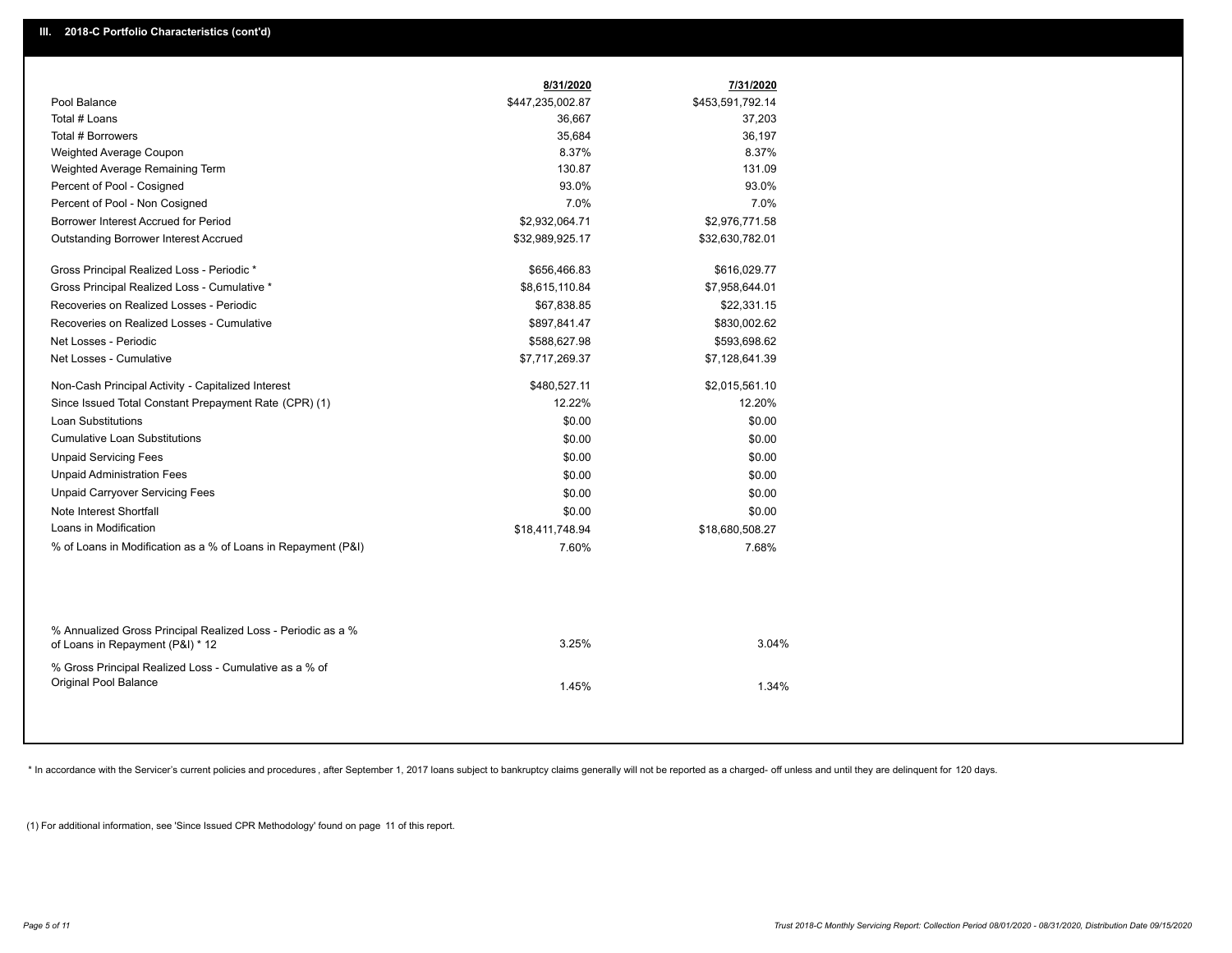#### **Loan Program**  A

|                                    | Weighted<br><b>Average Coupon</b> | # LOANS     | <b>\$ AMOUNT</b> | $%$ *     |
|------------------------------------|-----------------------------------|-------------|------------------|-----------|
| - Smart Option Interest-Only Loans | 7.17%                             | 8,706       | \$80,124,824.54  | 17.916%   |
| - Smart Option Fixed Pay Loans     | 8.31%                             | 9,154       | \$135,111,302.25 | 30.210%   |
| - Smart Option Deferred Loans      | 8.67%                             | 18.807      | \$231,998,876.08 | 51.874%   |
| - Other Loan Programs              | $0.00\%$                          | $\mathbf 0$ | \$0.00           | $0.000\%$ |
| <b>Total</b>                       | $8.29\%$                          | 36,667      | \$447,235,002.87 | 100.000%  |

\* Percentages may not total 100% due to rounding

B

C

**Index Type**

|                       | Weighted<br><b>Average Coupon</b> | # LOANS | <b>\$ AMOUNT</b> | $%$ *    |
|-----------------------|-----------------------------------|---------|------------------|----------|
| - Fixed Rate Loans    | 9.19%                             | 11.789  | \$153,036,316.04 | 34.218%  |
| - LIBOR Indexed Loans | 7.82%                             | 24,878  | \$294,198,686.83 | 65.782%  |
| - Other Index Rates   | $0.00\%$                          |         | \$0.00           | 0.000%   |
| <b>Total</b>          | 8.29%                             | 36,667  | \$447,235,002.87 | 100.000% |

\* Percentages may not total 100% due to rounding

## **Weighted Average Recent FICO**

|                      | # LOANS | <b>\$ AMOUNT</b> | $%$ *    |
|----------------------|---------|------------------|----------|
| $0 - 639$            | 2,264   | \$26,142,536.92  | 5.845%   |
| 640 - 669            | 2,065   | \$23,760,113.72  | 5.313%   |
| 670 - 699            | 3,913   | \$48,312,288.31  | 10.802%  |
| 700 - 739            | 7.870   | \$99,791,575.96  | 22.313%  |
| $740 +$              | 20,554  | \$249,224,906.96 | 55.726%  |
| $N/A$ <sub>(1)</sub> |         | \$3,581.00       | 0.001%   |
| <b>Total</b>         | 36,667  | \$447,235,002.87 | 100.000% |

WAC reflects WAC3

To conform with company standard reporting these sections now include Princial and Interest Accrued to Capitalize .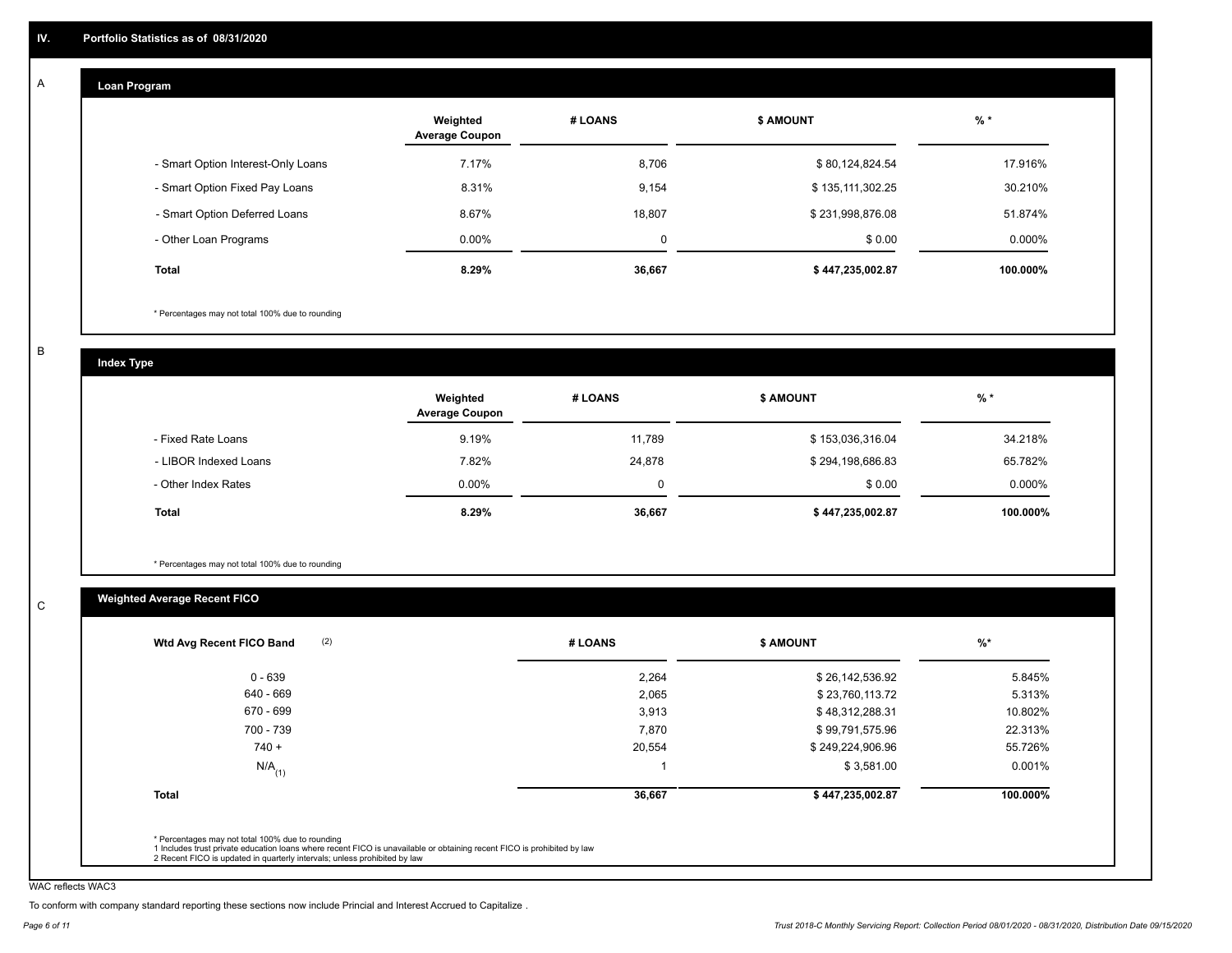| V. |                     | 2018-C Reserve Account and Principal Distribution Calculations                        |                  |  |  |  |  |  |  |
|----|---------------------|---------------------------------------------------------------------------------------|------------------|--|--|--|--|--|--|
| Α. |                     | <b>Reserve Account</b>                                                                |                  |  |  |  |  |  |  |
|    |                     | Specified Reserve Account Balance                                                     | \$1,508,827.00   |  |  |  |  |  |  |
|    |                     | Actual Reserve Account Balance                                                        | \$1,508,827.00   |  |  |  |  |  |  |
| В. |                     | <b>Principal Distribution Amount</b>                                                  |                  |  |  |  |  |  |  |
|    | i.                  | Class A Notes Outstanding                                                             | \$305,962,009.05 |  |  |  |  |  |  |
|    | Pool Balance<br>ii. |                                                                                       | \$447,235,002.87 |  |  |  |  |  |  |
|    | iii.                | First Priority Principal Distribution Amount (i - ii)                                 | \$0.00           |  |  |  |  |  |  |
|    | iv.                 | Class A and B Notes Outstanding                                                       | \$345,962,009.05 |  |  |  |  |  |  |
|    |                     |                                                                                       |                  |  |  |  |  |  |  |
|    | v.                  | First Priority Principal Distribution Amount                                          | \$0.00           |  |  |  |  |  |  |
|    | vi.                 | Pool Balance                                                                          | \$447,235,002.87 |  |  |  |  |  |  |
|    | Vii.                | Specified Overcollateralization Amount                                                | \$111,808,750.72 |  |  |  |  |  |  |
|    | viii.               | Regular Principal Distribution Amount (if (iv > 0, (iv - v) - (vi - vii))             | \$10,535,756.90  |  |  |  |  |  |  |
|    | ix.                 | Pool Balance                                                                          | \$447,235,002.87 |  |  |  |  |  |  |
|    | х.                  | 10% of Initial Pool Balance                                                           | \$59,551,785.83  |  |  |  |  |  |  |
|    | xi.                 | First Priority Principal Distribution Amount                                          | \$0.00           |  |  |  |  |  |  |
|    | xii.                | Regular Principal Distribution Amount                                                 | \$10,535,756.90  |  |  |  |  |  |  |
|    | xiii.               | Available Funds (after payment of waterfall items A through I)                        | \$0.00           |  |  |  |  |  |  |
|    |                     | xiv. Additional Principal Distribution Amount (if (vi <= x,min(xiii, vi - xi - xii))) | \$0.00           |  |  |  |  |  |  |
|    |                     |                                                                                       |                  |  |  |  |  |  |  |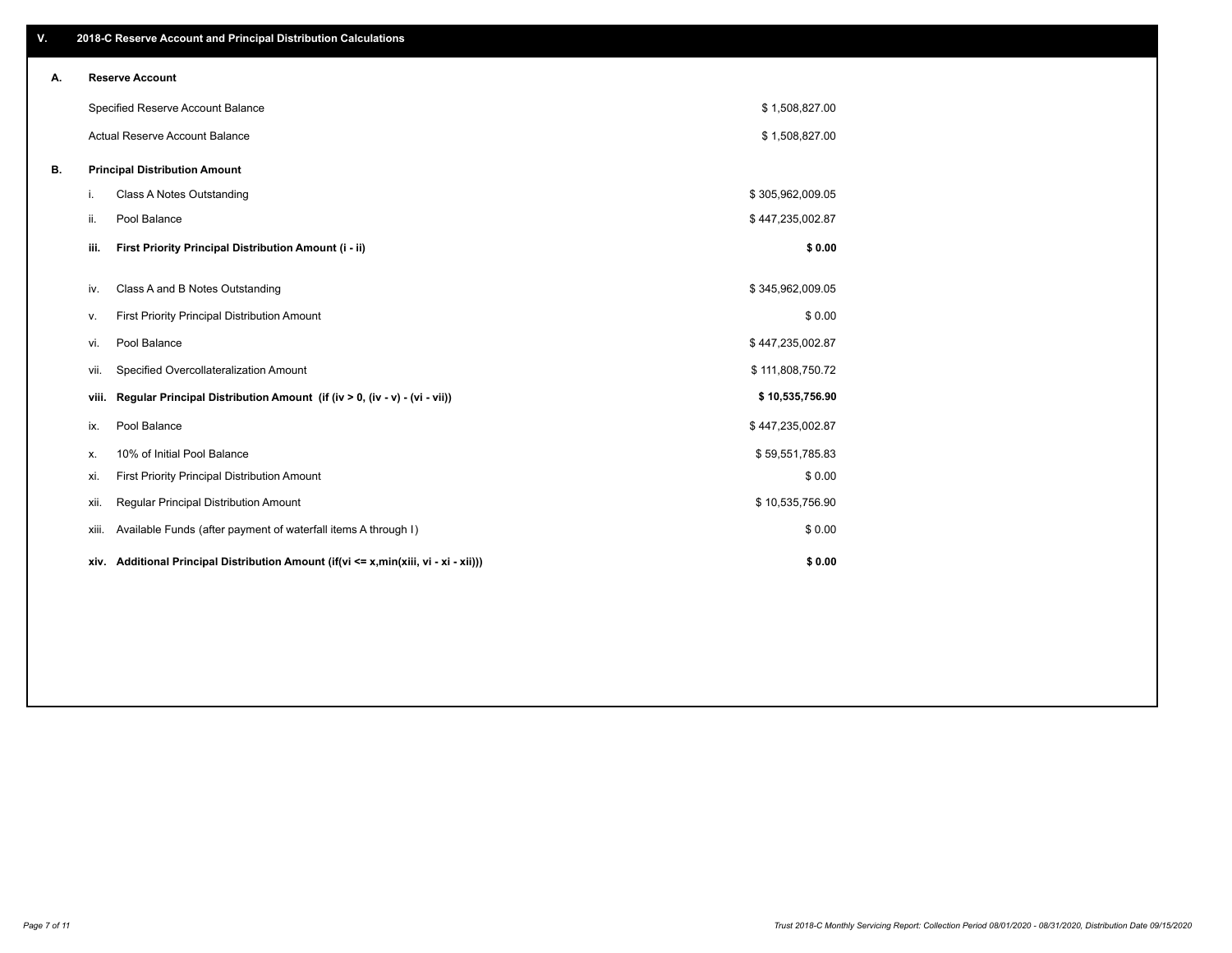|              |                                                         | Paid           | <b>Funds Balance</b> |
|--------------|---------------------------------------------------------|----------------|----------------------|
|              | <b>Total Available Funds</b>                            |                | \$8,896,635.75       |
| A            | <b>Trustee Fees</b>                                     | \$0.00         | \$8,896,635.75       |
| В            | <b>Servicing Fees</b>                                   | \$283,508.91   | \$8,613,126.84       |
| C            | i. Administration Fees                                  | \$8,333.00     | \$8,604,793.84       |
|              | ii. Unreimbursed Administrator Advances plus any Unpaid | \$0.00         | \$8,604,793.84       |
| D            | Class A Noteholders Interest Distribution Amount        | \$694,083.30   | \$7,910,710.54       |
| E.           | <b>First Priority Principal Payment</b>                 | \$0.00         | \$7,910,710.54       |
| F.           | Class B Noteholders Interest Distribution Amount        | \$133,333.33   | \$7,777,377.21       |
| G            | <b>Reinstatement Reserve Account</b>                    | \$0.00         | \$7,777,377.21       |
| H            | <b>Regular Principal Distribution</b>                   | \$7,777,377.21 | \$0.00               |
| $\mathbf{I}$ | <b>Carryover Servicing Fees</b>                         | \$0.00         | \$0.00               |
| J            | Additional Principal Distribution Amount                | \$0.00         | \$0.00               |
| Κ            | Unpaid Expenses of Trustee                              | \$0.00         | \$0.00               |
| L            | Unpaid Expenses of Administrator                        | \$0.00         | \$0.00               |
| М            | Remaining Funds to the Residual Certificateholders      | \$0.00         | \$0.00               |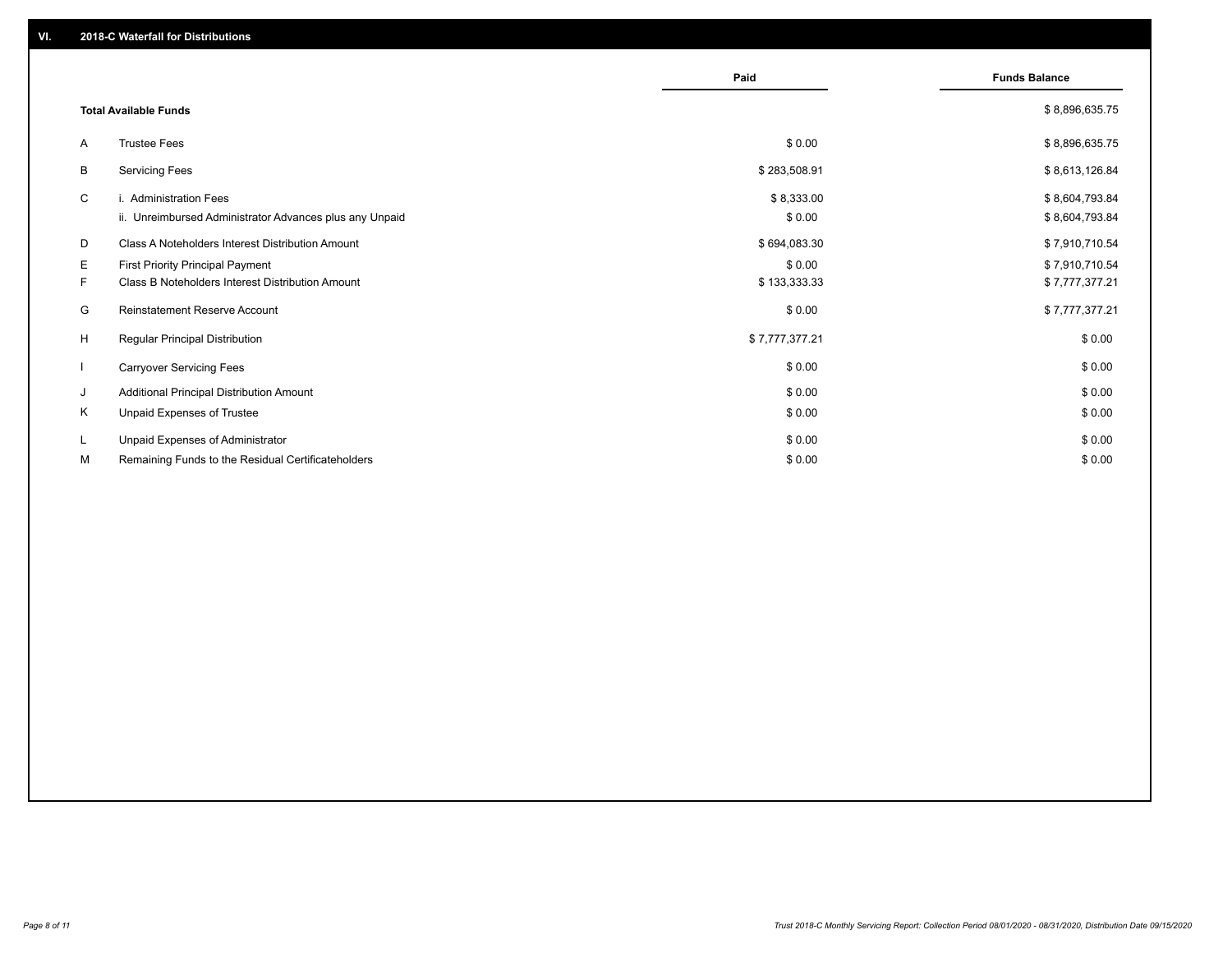# Ending Balance Factor Paydown Factor 0.023784028 0.023784028 0.000000000 Ending Principal Balance \$ 199,701,634.17 \$ \$ 98,482,997.67 \$ \$ 98,482,997.67 \$ 40,000,000.00 Principal Paid \$5,208,702.17 \$ 2,568,675.04 \$ - Interest Shortfall \$ - \$ - \$ - Interest Paid \$ 619,853.77 \$ 74,229.53 \$ 133,333.33 Total Interest Due \$ 133,333.33 \$ 74,229.53 \$ 74,229.53 \$ 74,229.53 \$ 753,333.33 Interest Shortfall from Prior Period Plus Accrued Interest \$ - \$ - \$ -  $\text{Current Interest Due}$   $\text{New System} = \text{New System} \cdot \text{New System} \cdot \text{New System} \cdot \text{New System} \cdot \text{New System} \cdot \text{New System} \cdot \text{New System} \cdot \text{New System} \cdot \text{New System} \cdot \text{New System} \cdot \text{New System} \cdot \text{New System} \cdot \text{New System} \cdot \text{New System} \cdot \text{New System} \cdot \text{New System} \cdot \text{New System} \cdot \text{New System} \cdot \text{New System} \cdot \text{New System} \cdot \text{New System} \cdot \text{New System} \cdot \text{New System} \cdot \text{New System} \cdot \text{New System} \cdot \text{New$ Accrued Interest Factor 0.003025000 0.000734570 0.003333333 Interest Rate\* 3.63000% 0.91188% 4.00000% Daycount Fraction 0.08333333 0.08055556 0.08333333 Accrual Period End 9/15/2020 9/15/2020 9/15/2020 Accrual Period Begin 8/15/2020 8/17/2020 8/15/2020 Record Date (Days Prior to Distribution) 1 1 NEW YORK BUSINESS DAY 1 NEW YORK BUSINESS DAY 1 NEW YORK BUSINESS DAY Spread/Fixed Rate 3.63% 0.75% 4.00% Index FIXED LIBOR FIXED Beginning Balance \$ 204,910,336.34 \$ 101,051,672.71 \$ 40,000,000.00 Cusip/Isin 78449QAB3 78449QAC1 78449QAD9 **A2A A2B B** 0.911879608 0.911879608 1.000000000 **Distribution Amounts**

\* Pay rates for Current Distribution. For the interest rates applicable to the next distribution date, please see https://www.salliemae.com/about/investors/data/SMBabrate.txt.

**VII. 2018-C Distributions**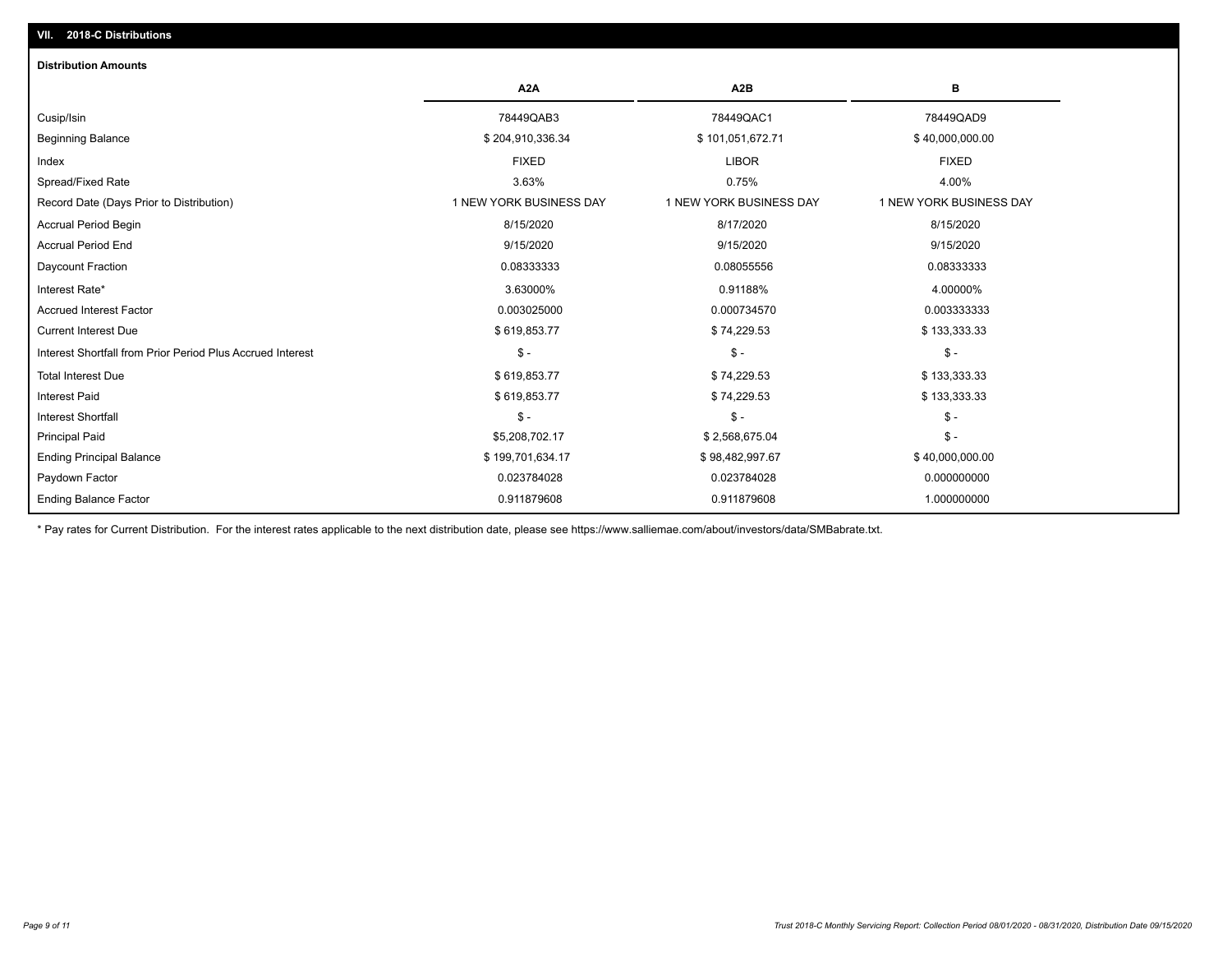#### **Since Issued Total CPR**

$$
\text{total CPR} = 1 - \left(\frac{APB}{PPB}\right)^{\left(\frac{12}{MSC}\right)}
$$

APB = Actual period-end Pool Balance PPB = Projected period-end Pool Balance assuming no prepayments and no defaults Pool Balance = Sum(Principal Balance + Interest Accrued to Capitalize Balance) MSC = Months Since Cut-Off

#### **Since-Issued Total Constant Prepayment Rate (CPR)**

Since-Issued Total CPR measures prepayments, both voluntary and involuntary, for a trust student loan pool over the life of a transaction. For each trust distribution, the actual month-end pool balance is compared against a month-end pool balance originally projected at issuance assuming no prepayments and defaults. For purposes of Since- Issued Total CPR calculations, projected period end pool balance assumes in-school status loans have up to a six month grace period before moving to repayment, grace status loans remain in grace status until their status end date and then to move to full principal and interest repayment, loans subject to interim interest or fixed payments during their in-school and grace period continue paying interim interest or fixed payments until full principal and interest repayment begins, all other trust loans are in full principal and interest repayment status, and that no trust loan in full principal and interest repayment moves from full principal and interest repayment status to any other status.

#### **Weighted Average Coupon**

*WAC1 = APB* ((*CIR*)\*(*APB*))

*WAC2 = APB*  $\frac{((APCL)^{*}(APB))}{APB}$  wac<sub>3</sub> =  $\frac{((ACTL)^{*}(A)P}{APB}$ 



APB = Actual period-end Pool Balance

CIR = Average of the Contractual Interest Rate (1)

APCL = Average of the Applicable Interest Rate (2)

ACTL = Average of the Actual Interest Rate (3)

#### **Weighted Average Coupon (WAC)**

(1) Contractual Interest Rate represents the interest rate indicated in the Promissory Note

(2) Appliclable Interest Rate represents the interest rate after rate reductions, if applicable, are applied

(3) Actual Interest Rate represents the interest rate when borrower incentive programs and rate reductions, if applicable, are applied